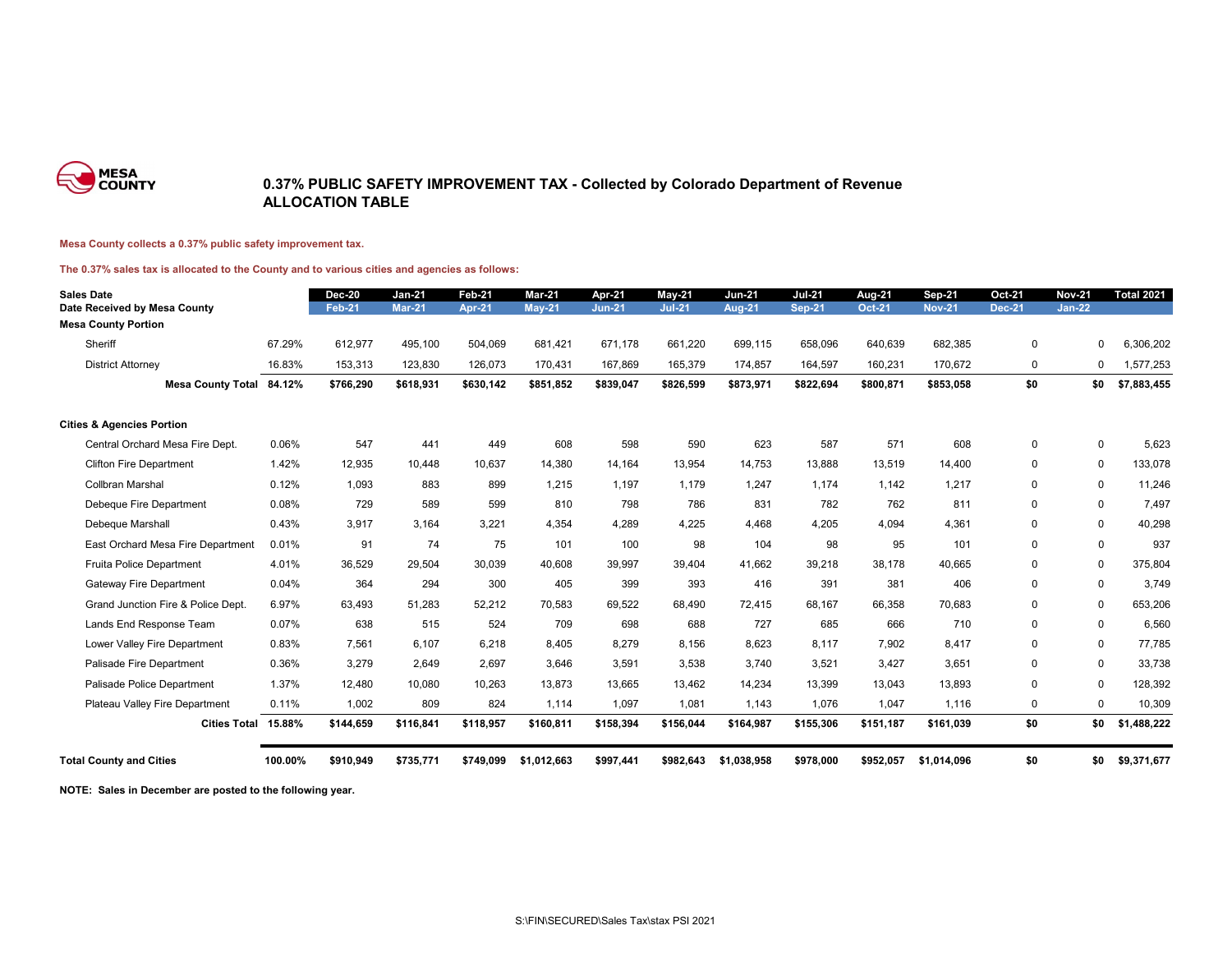

# **Public Safety Sales Tax Revenue**

**October 2021 (September 2021 Sales)** 

|                  | <b>Monthly Comparison</b> |                 |        |  | <b>YTD Budget v. Actual</b> |                 |                 |               |                  |  |  |
|------------------|---------------------------|-----------------|--------|--|-----------------------------|-----------------|-----------------|---------------|------------------|--|--|
|                  |                           |                 |        |  |                             |                 |                 | <b>Budget</b> | <b>Prior YTD</b> |  |  |
|                  | <b>Oct 2020</b>           | <b>Oct 2021</b> | Change |  | <b>Budget</b>               | <b>Oct 2020</b> | <b>Oct 2021</b> |               | $\%$             |  |  |
| <b>Sales Tax</b> | \$708,910                 | \$853,058       | 20.3%  |  | \$6,827,278                 | \$6,478,872     | \$7,883,455     | 15.5%         | 21.7%            |  |  |